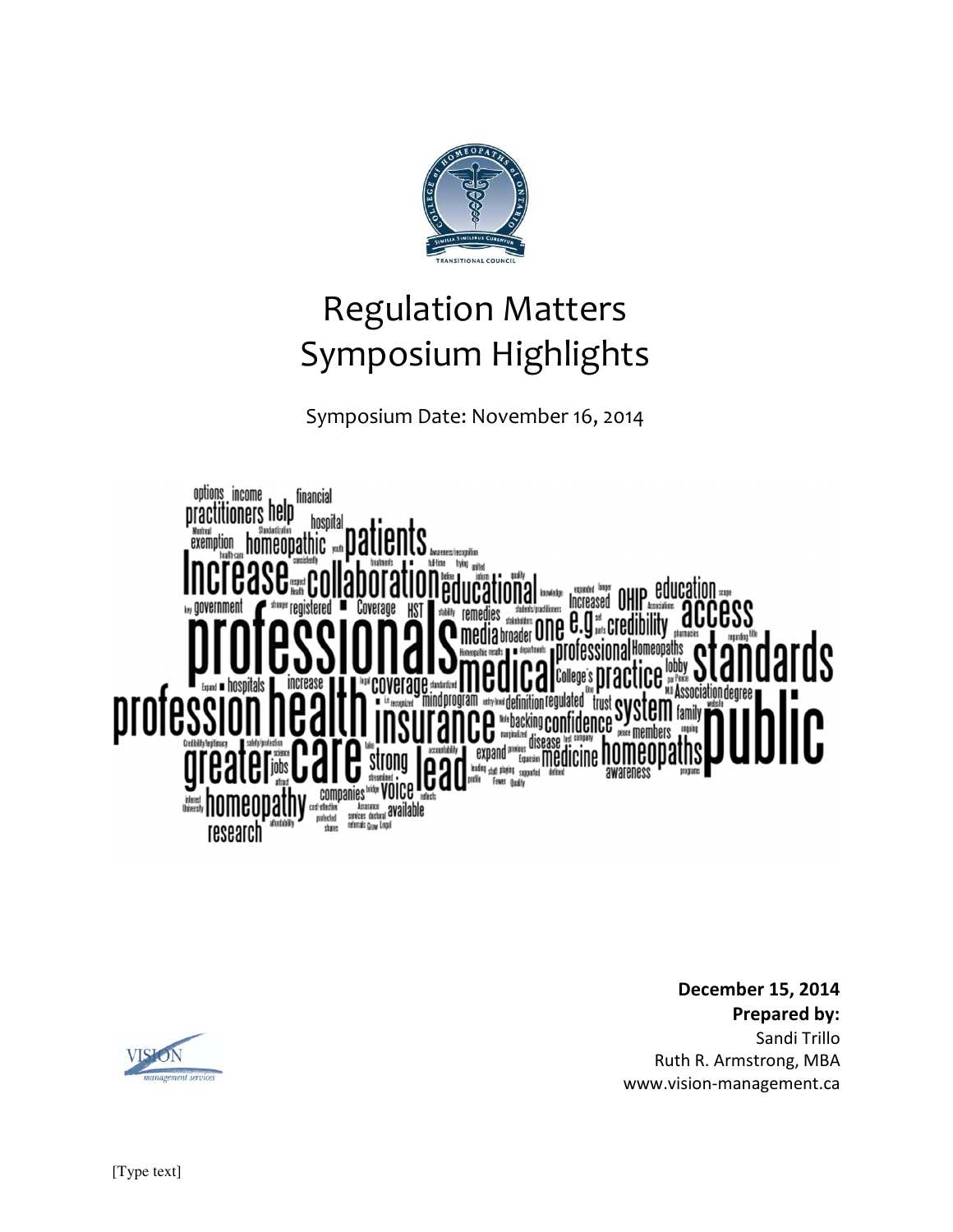# Table of Contents

Introduction

A Vision for Homeopathy in 2025 Insights from a Regulated Practitioner, Chiropractor Dr. Doug Pooley Regulated Profession: Benefits and Barriers Being a regulated profession can help the profession Being a regulated profession can hinder the profession Insights from a Practitioner, Georges Arragon Regulation Benefits to Our Practice Insights from a Practitioner, Akshay Banker An Overview from the Registrar Conclusion/Closing remarks from the President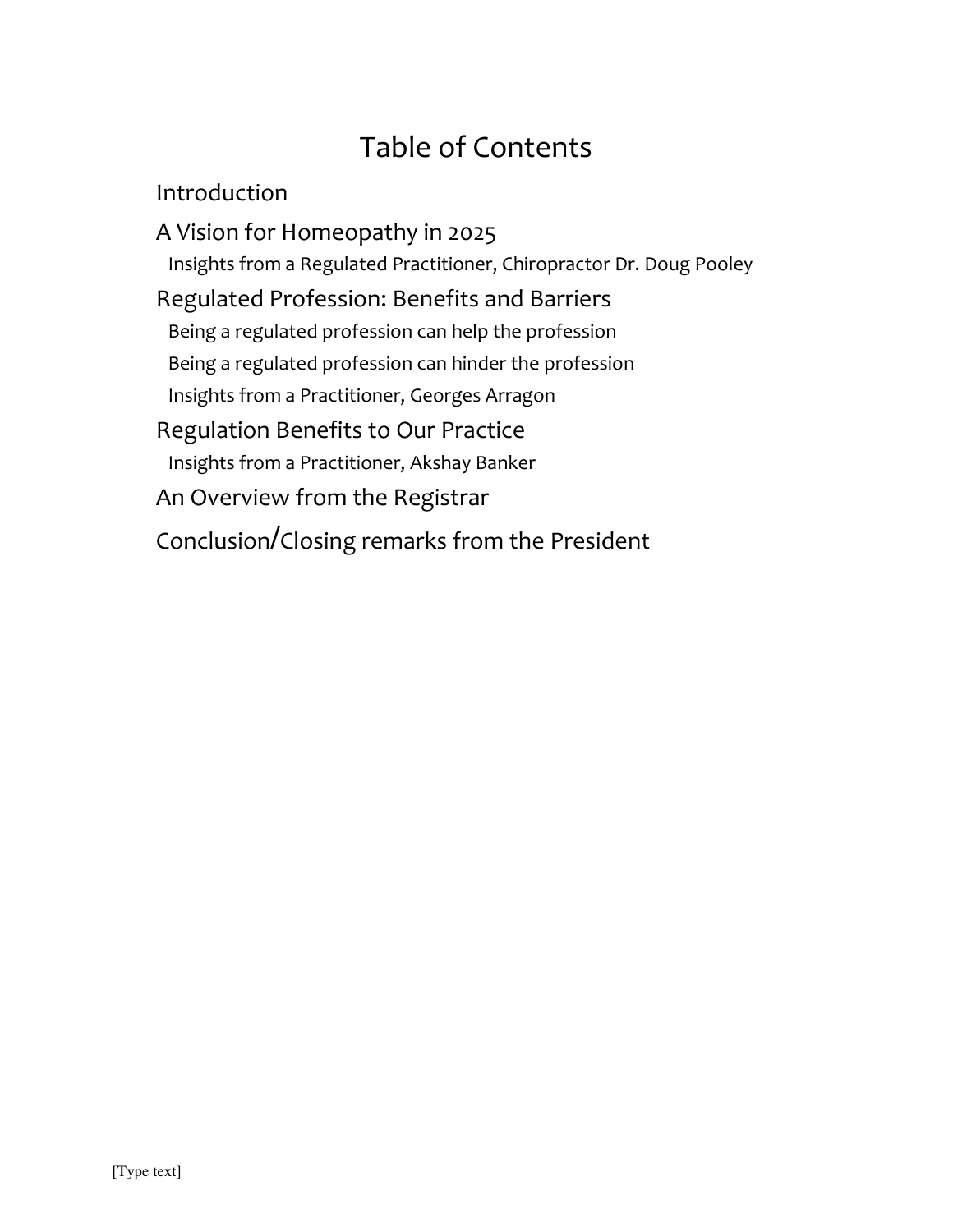

### Introduction

The transitional Council of the College of Homeopaths of Ontario (CHO, the College) was formed in 2007 in accordance with the *Regulated Health Professions Act, 1991* and the *Homeopathy Act, 2007* to establish a Regulatory College to self-regulate homeopathy in Ontario, Canada and protect the public interest. Since that time, the transitional Council and CHO staff have laid the foundations for the College and the process of registering practitioners.

CHO has been gathering input from members of the homeopathic profession – practitioners, educational institutions, and associations -- over the last five years. Their input informed and shaped CHO's work on standards, registration and other aspects of regulation. The diverse homeopathic profession has few opportunities to connect and exchange ideas and perspectives.

CHO wanted to engage members of the homeopathic community in dialogue about what the future holds for the profession and for individual practitioners. The "Regulation Matters Symposium" was hosted in Toronto on November 16, 2014. The day's conversations, in combination with perspectives provided by three speakers, were designed to achieve three objectives identified by CHO's planning group:

- 1. Participants explore the value of homeopathy becoming a regulated profession
- 2. Participants understand what to expect from the College of Homeopaths based on the scope of its role as a regulator
- 3. Practitioners understand the registration supports available to them.

Participants worked in pre-assigned table groups to engage in three interactive conversations. This gave diverse members of the profession an opportunity to exchange views with practitioners who are trained at different schools in different countries, as well as with educators and representatives from associations.

The three conversations were contextualized by three speakers who offered different perspectives on the future of the homeopathic profession post-regulation. The first speaker shared his perspective was a Chiropractor, a profession that was regulated in Ontario in 1991. The second provided an international perspective on trends in regulation and homeopathy in Europe and other parts of the world. The third speaker provided an historical perspective on the evolution and regulatory journey of homeopathy in India and on regulation as a business advantage.

VISION Management Services facilitated the Symposium on behalf of CHO and prepared this report capturing highlights of the day's dialogues.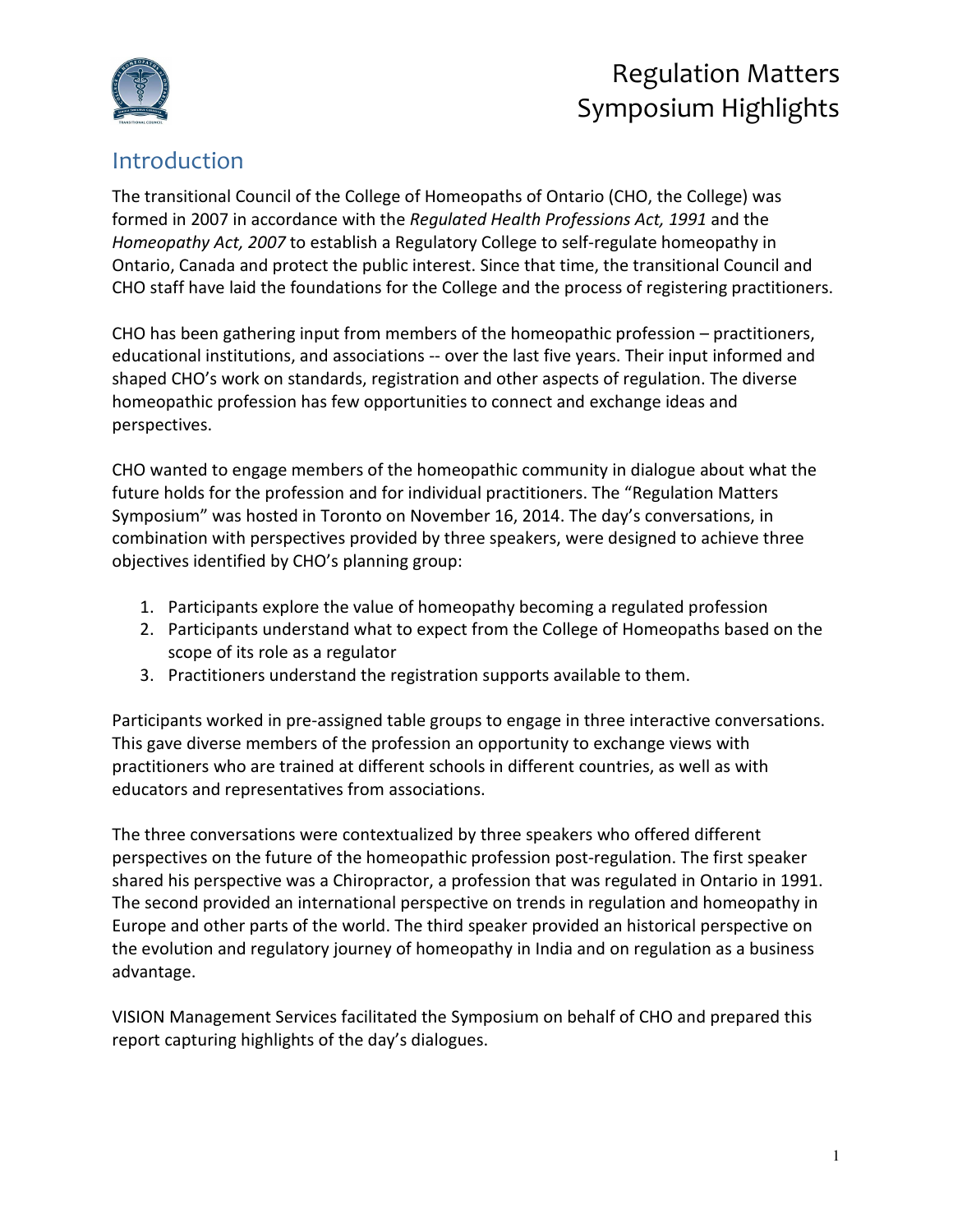

### A Vision for Homeopathy in 2025

The first conversation gave participants an opportunity to dream about the future, ten years post-regulation. Although several participants acknowledged that ten years is insufficient time to achieve all of the elements identified below, these elements illustrate participants' aspirations for the profession. Despite the diversity in the room, there was significant overlap between what table groups identified as the most compelling aspects of their vision. This was particularly true with respect to awareness and credibility of the profession (founded on solid education and professional standards), that were indicated as key to the achievement of other elements.

- **Awareness/recognition and respect**: by the public, other medical professionals, government and media
	- o Recognized as a "complementary" and cost-effective medicine
	- o THE medicine for chronic disease.
- **Credibility/legitimacy and trust**: of the public, other medical professionals and the media.
- **Standards**: high professional and educational standards established and supported by a system (e.g. educational and research infrastructure)
	- o Research priorities set and advanced, evidence-based studies available
	- o Access to remedies
- **Our Practice**: reflects our definition of health and disease
	- o Safe medicine, greater prevalence in primary care
- **Integration and collaboration**: with other medical professionals in the broader medical system
	- $\circ$  Collaboration on patient care to expand access to homeopathic options (e.g. with MDs, specialists; presence in family medical clinics and in hospital departments; collaboration with naturopaths and allopaths).
	- $\circ$  Homeopaths are employed as staff in pharmacies and in other parts of the health care system.
- **Education**: more streamlined and standardized educational system
	- o Fewer schools… greater consistency, less divisiveness
	- $\circ$  On par with conventional education (doctoral degree program and title)
	- o University degree as entry-level requirement… as a foundation for strong clinical education and knowledge base
	- o Advanced education options available
- **Coverage**: treatments/drugs covered by OHIP and insurance companies
	- o Increased affordability… e.g. for marginalized groups
- **Homeopathic hospital**: and ongoing research into the science of homeopathy
	- o *Note: Toronto and Montreal formerly had homeopathic hospitals*
- **Health Canada**: no longer restricts homeopathic remedies
- **Associations**: bridge between the profession and the public.
	- $\circ$  One strong and united Association represents Ontario homeopaths... with one voice
- **A unified profession**: that shares in our collective successes and challenges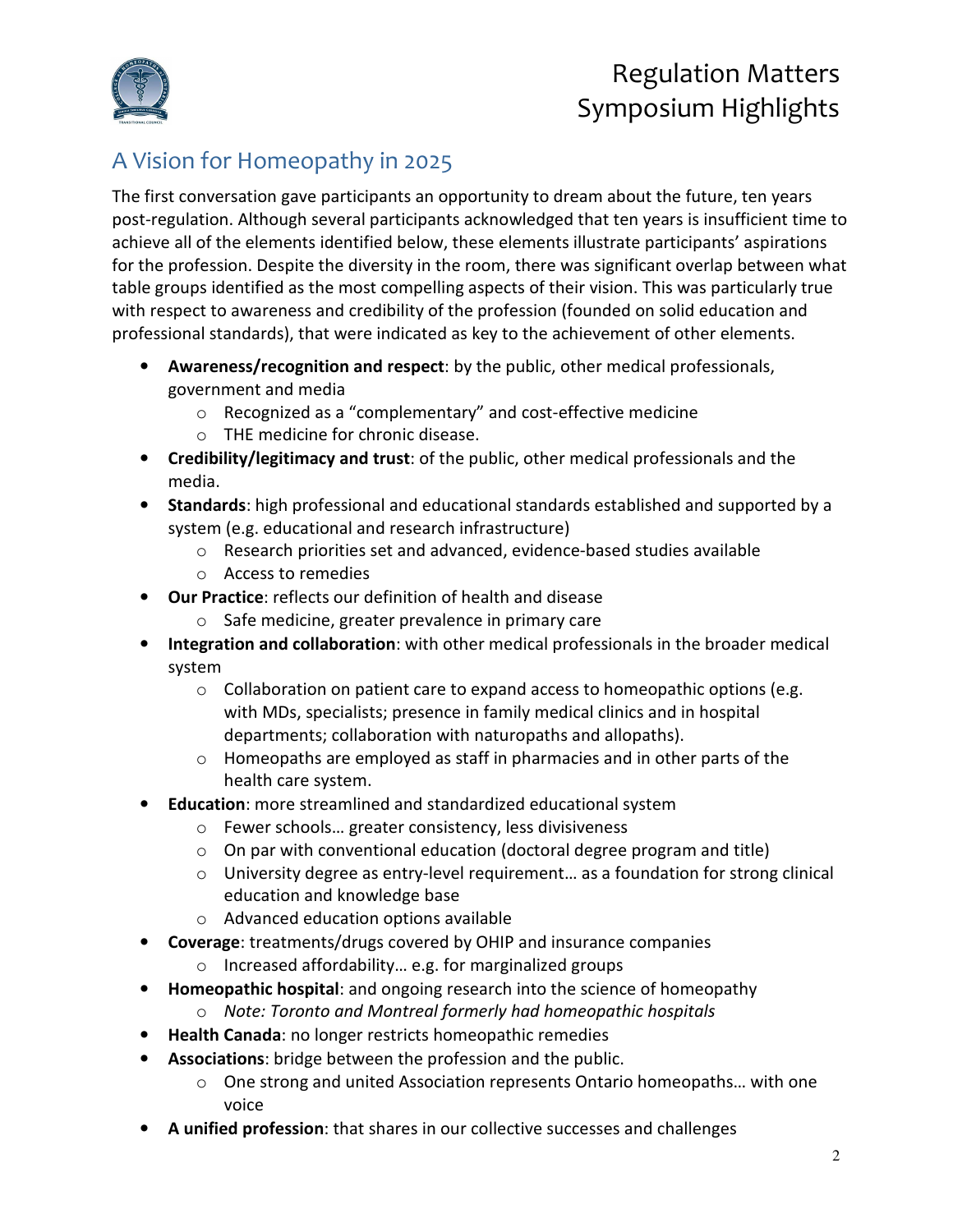

### Insights from a Regulated Practitioner, Chiropractor Dr. Doug Pooley

### **"What Regulation has meant to other professions"**

Dr. Doug Pooley is a licensed Chiropractor who has been practising for over 30 years. He is past President of the Canadian and Ontario Chiropractic Associations.

#### **History**

- Homeopathy is the oldest of health professions born in 1796
- It took 100 years to shift away from allopathic approach to current health care model
- Homeopathy has evolved although many detractors remain, it's on the cusp of being a regulated profession
- In the late 1980s a new health act was created in Ontario to govern five professions (Chiropractic was the only "complementary" discipline included) and standardize the practice of health care re: ethics, education, complaints and discipline.
- All health regulatory Colleges are mandated by the provincial government to protect the public interest and govern the health care system. They do this by setting standards and ensuring a fair complaint system that may lead to disciplinary consequences for their members.

#### **External trends**

- The public assesses credibility through credentials and they want to engage with a profession they can trust
- People have greater access to technology and information and this is making the health care environment more competitive. People are interested in choice and never have there been so many health care options.
- 73% of health care workers make use of complementary medicines, a higher percentage compared to the general population

#### **Themes**

- Associations and Colleges are different, however both are important. Associations act as advocates for and to represent the profession and their members. Colleges exist to protect the public and regulate their members.
- Registrants' biggest fears concern getting disciplined no one wants complaints lodged, or to be judged by peers. Within a self-regulatory system it is necessary, although only a small minority of practitioners get disciplined. This process keeps complaints from going to lawyers and the press and saves all members of the profession from embarrassment.
- The government looks to the profession, through its college, to create standards even though there is significant diversity within the homeopathic profession.

#### **Results**

• The College of Homeopaths of Ontario will have power to regulate, hear complaints and discipline members. It will hold practitioners accountable for ensuring public safety.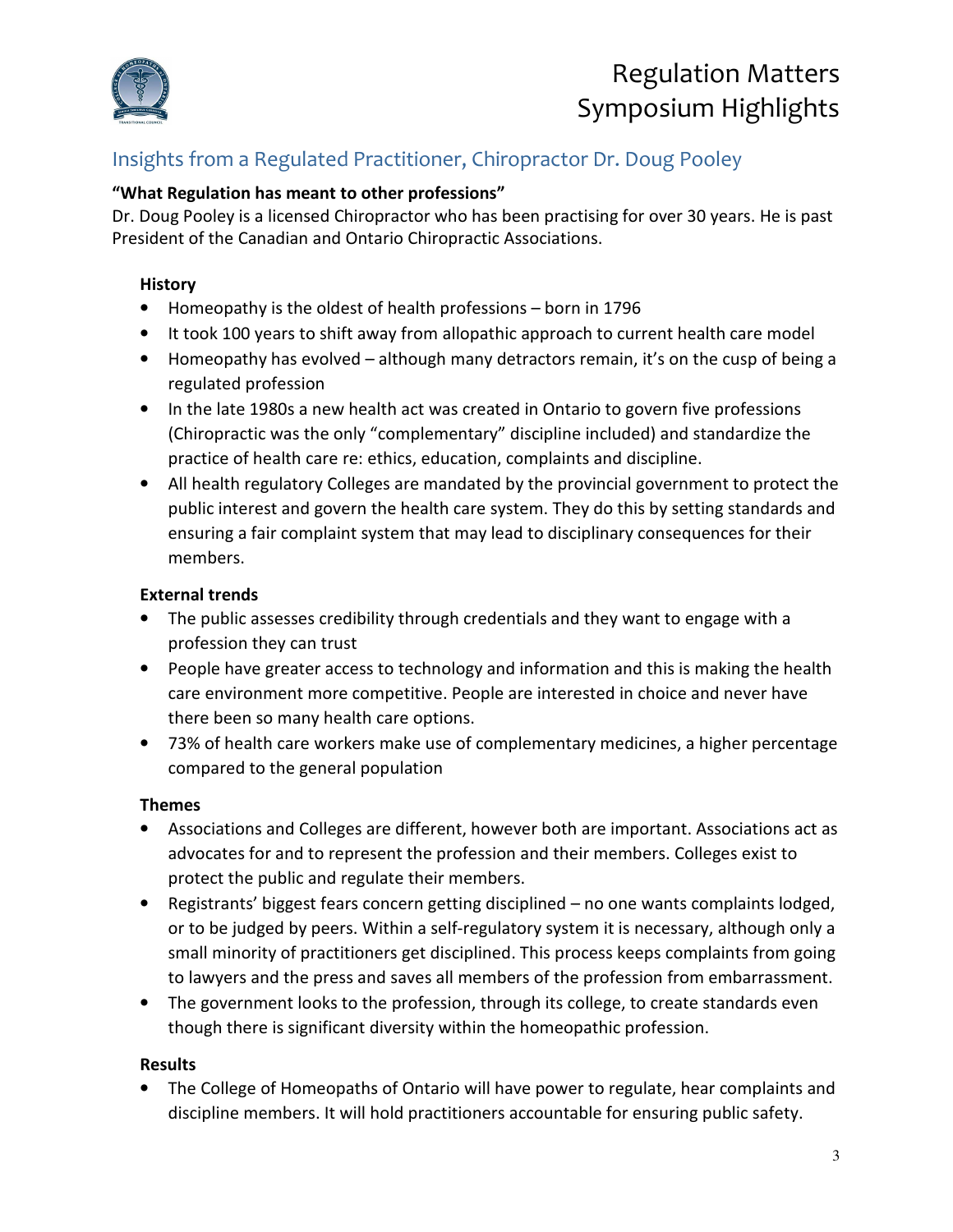

- Not everyone will appreciate the value of College's mandate.
- Homeopathy is on brink of exploding as a significant public presence. It has a lengthy lineage and good people but the College is critical to moving the profession to the next level. It will put homeopathy on more of an equal footing with other health care professionals and enhance credibility (e.g. in dealing with third party payers).
- Standardization will impact the quality and consistency of education
- Homeopathic professionals will engage in more dialogue with other health professionals
- The public will be more confident in knowing what they can expect from all practitioners
- As a regulated profession, homeopathy will acquire greater legitimacy as members will have a fiduciary responsibility to be accountable to the College and to the public.

#### **Regulation and beyond**

- When you establish a vision for the profession, ensure it represents your interests today and beyond, or the interests of the profession as a whole. Legislation is difficult to change once it is in place.
- The homeopathic profession, like the chiropractic profession, will continue to evolve after the regulatory process is in.
- To move forward it will be important to hire the best people to ensure you have the talent you need and to engage as many members as possible in the College.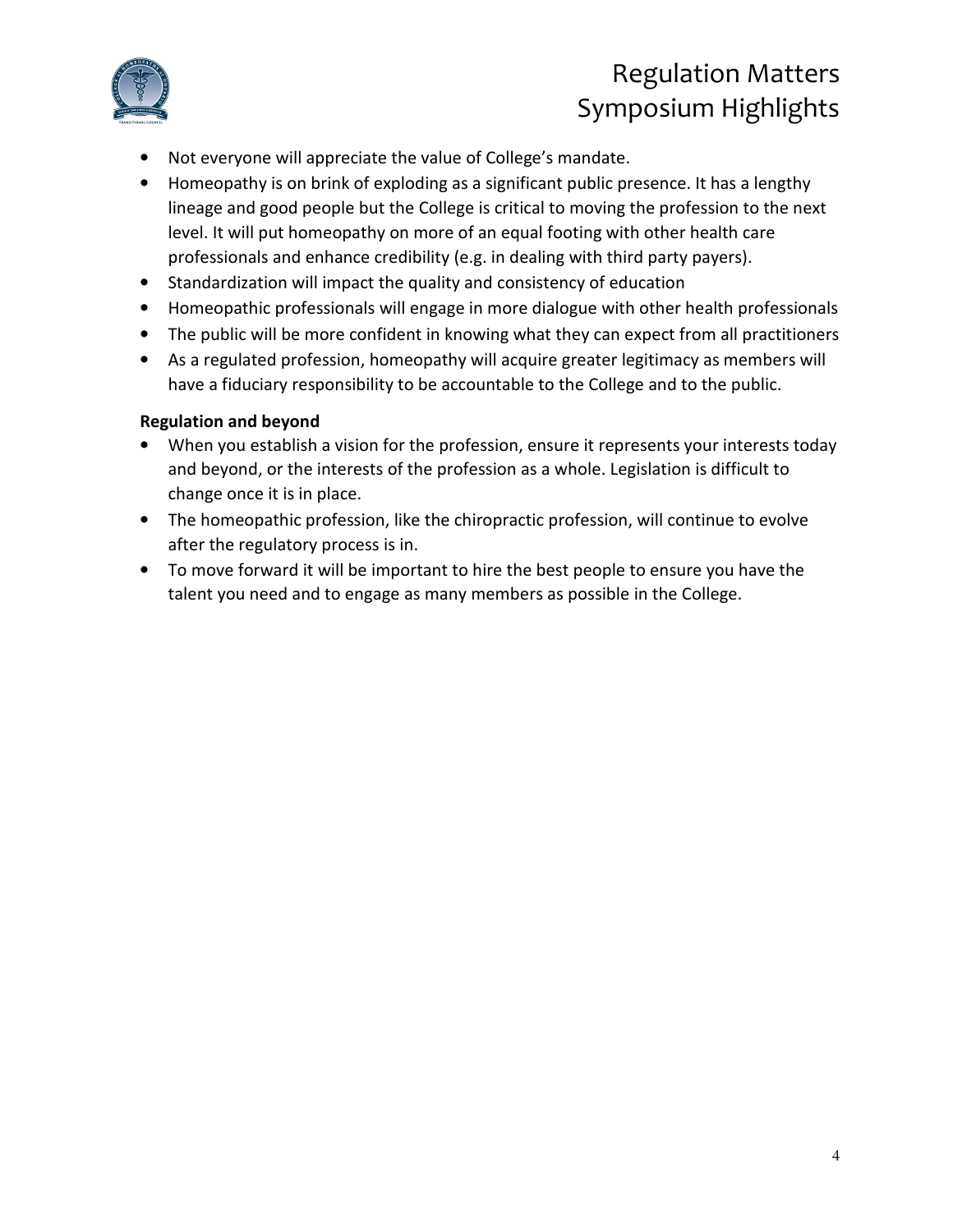

### Regulated Profession: Benefits and Barriers

One table group reinforced that the Vision described above cannot be achieved without regulation. Each table group discussed how becoming a regulated profession can help or hinder the profession in realizing the Vision.

### Being a regulated profession can help the profession…

*NOTE: numbers (#) indicate how many tables highlighted a particular benefit.* 

- **Define clear standards of practice**: standards will be consistently met by all registered practitioners and this will level the playing field
- **Communicate standards**: to the public and other key stakeholders (e.g. medical professionals, government, insurance companies, and the media)
- **Enhance public safety/protection:** standards and accountability processes will lead to greater credibility
- **Increase homeopathy's awareness, credibility and legitimacy** (5):
	- $\circ$  Awareness of the definition, efficacy and defined scope of practice (the College's website can be used to inform the public and other health-care professionals about homeopathy)
	- $\circ$  This will help expand access to research opportunities and collaboration in hospitals
- **Increase inter-professional collaboration:** by positioning registered members as legitimate health care professionals
- **Build public trust**: the public will have more confidence in a profession that is regulated by the Ministry of Health and Long-term Care (MOHLTC)
- **Inform quality educational standards**: that will help more practitioners succeed
	- $\circ$  Along with the College's Quality Assurance program the profession can gradually raise the standards of homeopaths to a doctor designation
- **Improve confidence in practice**: being part of "the family" of regulated health care professionals; feel protected.
- **Grow the profession**: attract new patients and students (youth)
	- o Receive referrals from other health professionals (e.g. M.D.s) (3)
	- o Increased income and financial stability (i.e. more jobs, HST exemption)
- **Expand access to insurance and homeopathy**:
	- $\circ$  Easier, expanded access to insurance coverage for patients and liability insurance for practitioners (3)
	- o Coverage by OHIP
- **Strengthen our voice**: one lobby, one strong voice with more homeopaths (one Association), freedom of choice.

### Being a regulated profession can hinder the profession by…

While most of the benefits to the profession are substantial, the following concerns were identified by different table groups. Several emphasized that low standards (of education and practice) might inhibit the profession's ability to achieve the Vision above.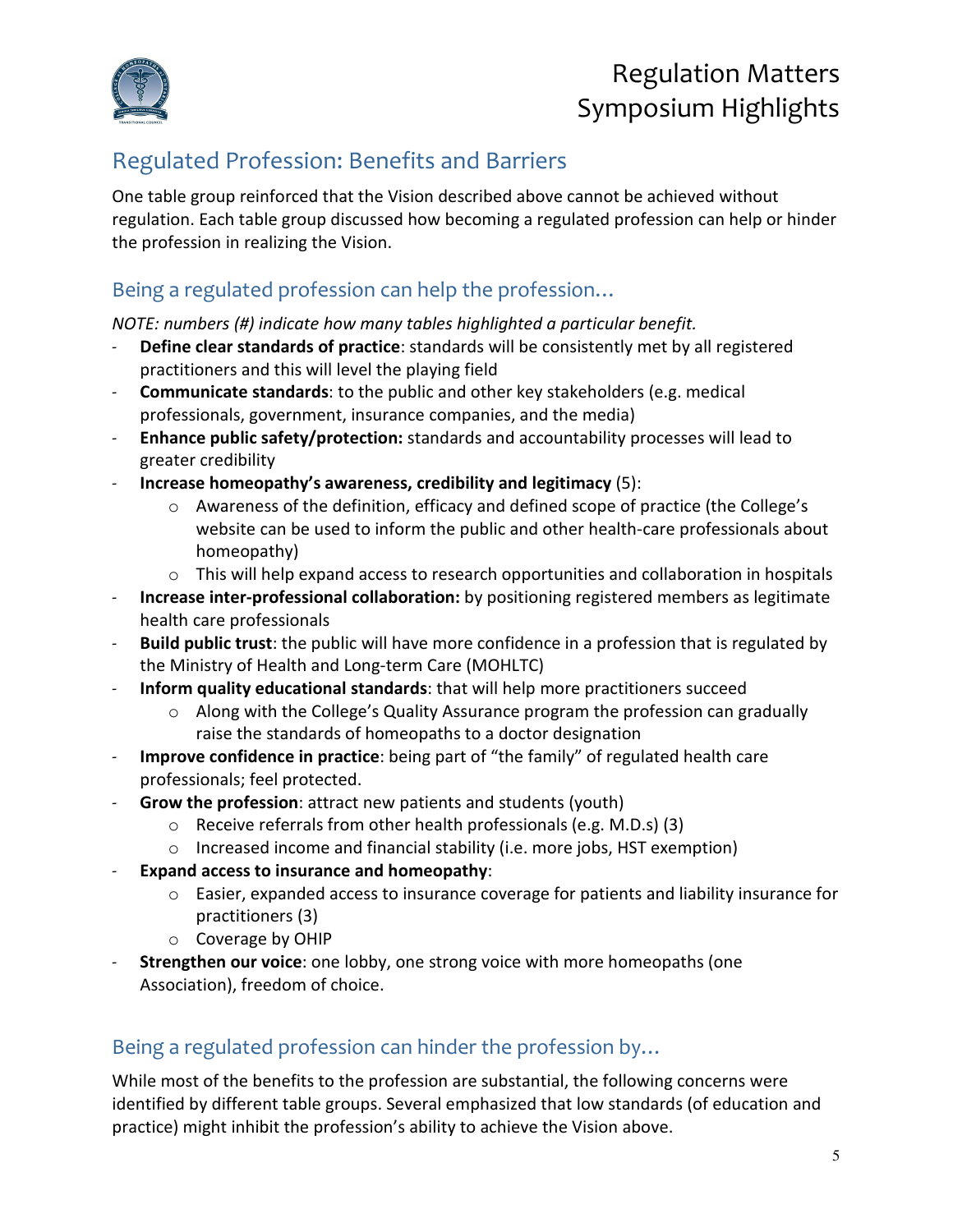

- **Setting minimum educational standards**: until standards are raised, better educated and experienced homeopaths will be limited in their ability to practice (e.g. access to controlled acts)
	- o Accepting unqualified practitioners into the College
- **Inhibiting change and continuous improvement**: post-regulation it will be difficult to address gaps and/or change existing standards and guidelines enshrined in regulation
	- o Limiting efforts: post-regulation complacency might set in
- **Shrinking the diversity of methodologies practiced** 
	- o Limiting innovation
- **Increasing government control/interference** (2): in practice and products
	- o Regulation may limit access to some remedies (e.g. opium, certain mother tinctures, nosodes)
- **Increasing administrative time and expense**: increased cost (2) e.g. for paper work and record-keeping
	- $\circ$  Too much rigidity in the process may put some people off
- **Exposing our inability to demonstrate results (i.e. cure rates)**: this may lead to attempts to fit homeopathy into a narrower scientific paradigm
- **Introducing more conflict**: e.g. between the College, government and associations
- **Not registering enough initial registrants**: there is a risk the College could fail… and that the profession could fail

### Insights from a Practitioner, Georges Arragon

### **"Regulation of Homeopathy in other jurisdictions – what it means to the profession"**

Georges Arragon has been practicing as a Homeopath for 30 years. He is also a speaker, teacher, and owner of homeopathic school (1997-2007). George is on the Board of The International Council of Homeopathy and has authored a book on homeopathy. He shared an international perspective on homeopathy at the Symposium.

### **Emerging trends**

- Competency standards in different countries are being shared and there is an emerging agreement on an international standard
- Few countries have regulated homeopathy to date. Around the world homeopaths are regrouping and different associations are developing quality services and ethical competency standards.
- Homeopaths (e.g. in ON, PQ) want to practice homeopathy properly and value efforts to strengthen the profession.
- When regulation happens everything changes: the profession can defend itself from divergent interests and from other parts of the medical community that want to push the profession out.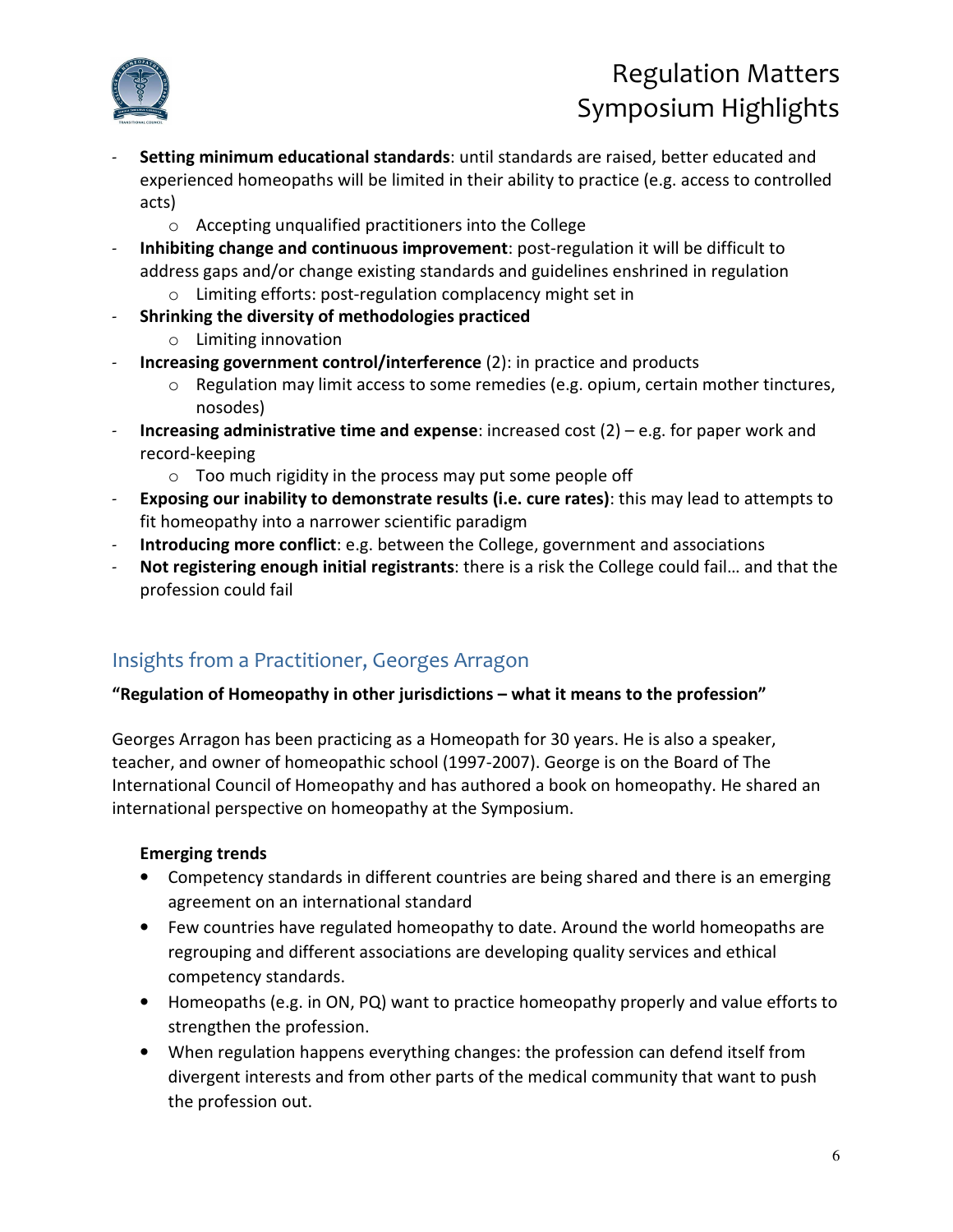

#### **Challenges to homeopathy**

- Within the profession conflicts exist, driven by private interests and different practice orientations. We have trouble speaking with one voice.
- Our education is neither sufficient nor standardized, and practitioners deliver inconsistent results.
- There are prejudices against homeopathy and its different paradigm. Because we don't fit anywhere this discredits our profession. The medical profession and large pharmaceutical companies don't understand homeopathy and fear our entrance into the health care system.
- The public is prejudiced by, and fearful of homeopathy based on negative media. These reports also influence government's perspectives.
- Internal disagreements have created misunderstanding which have compromised opportunities – e.g. attempts to form a national registry in the UK failed.
- There are signs around the world that the profession may be in jeopardy… face extinction:
	- $\circ$  In May 2014 a delegation reported in London that non-medical professionals have been banned from practising in Belgium. Homeopathy is only permitted after everything else has failed.
	- o In 2014 homeopathy was banned in Florida, USA.
	- $\circ$  Although homeopathy has been legislated in Norway, South Africa, Australia, Switzerland and Portugal, etc… Some are trying to overturn, ban, or scale back the legislation claiming that homeopathy is a risk to the public or that it's a fraudulent practice.
	- o The media showcases any mistakes or evidence of malpractice and this damages the profession.
	- $\circ$  If the legislation fails in ON it will be held up as a negative example for BC and PQ as they try to bring in regulation.

#### **Opportunities for homeopathy**

- In Ontario, we have the opportunity to define our own future. We must seize this opportunity and work together to achieve consensus.
- We need to strengthen our medical education, and training programs so practitioners have the necessary competencies – e.g. requiring 3-5 years and 1000s of hours of practice for certification.
	- o South Africa has a 5-year course and a one year internship, homeopaths graduate as MDs.
	- $\circ$  In Switzerland homeopaths complete an 800 hour course in medicine, in addition to another 800 hours and one year of clinical training (2500 hours total).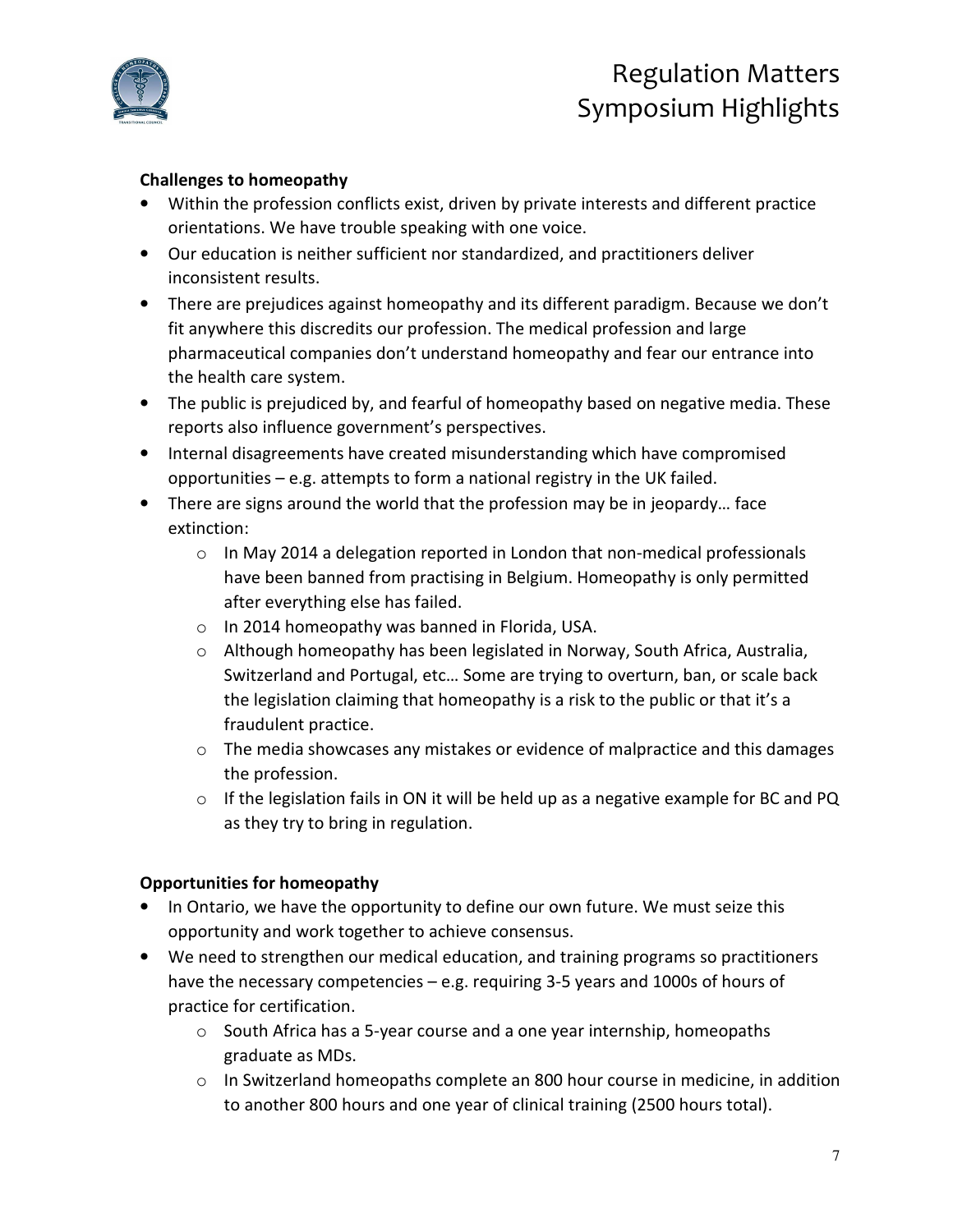

- We need to ensure educators are in place and that students are selected for their ability.
- As professionals we must deliver a service that is efficacious, high quality, professional and ethical, and socially credible.

#### **The future – some 'cures'**

- To move forward and succeed, we need to join forces and move beyond individual interests and divisions.
- We listen to others, be tolerant and go beyond our own fears and self-interest.
- We must use research, rigour and quality education to promote our profession and advocate to government (including our own MPPs).
- We have much to be proud of and regulation could make us more proud as a profession. India offers an encouraging example (see Insights from Akshay Banker on the next page).
- In countries with regulation there is a change in attitude. Practitioners are confident and they're not worried about the future. They feel they have a lot to gain, but know they still have to work for it.
- We need to unite as a community around what will be a long and continued effort. The alternative is Belgium and Florida.

*How do we transition from a healing movement to being a scientific discipline? Science and healing converge in practice; we need to continue to practice and cure people.*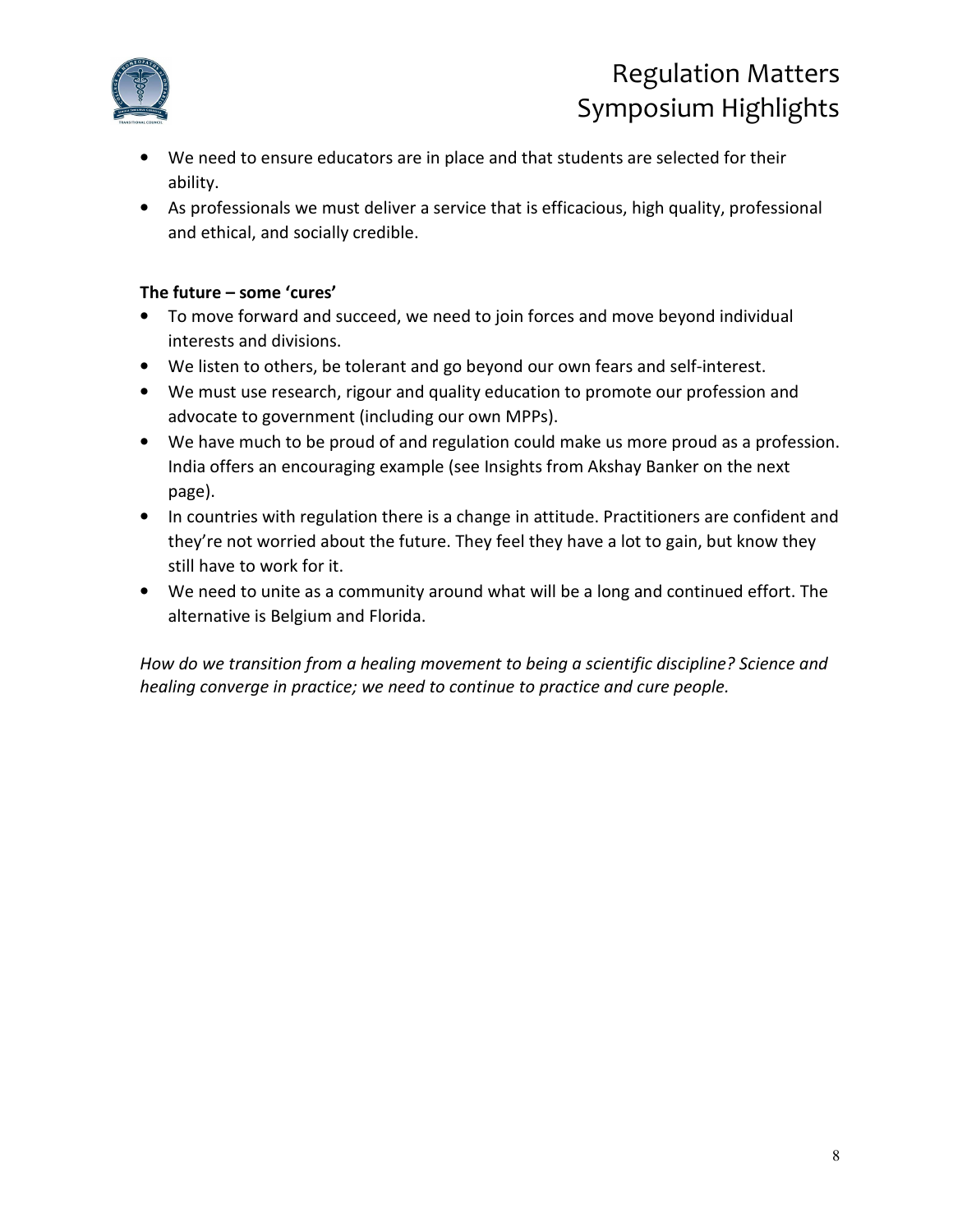

### Regulation Benefits to Our Practice

Table groups discussed how being part of a regulated profession will benefit homeopaths in their practice. Top responses included:

- **Increase in credibility**… we will be recognized as professionals by members of the public and the broader health care profession
	- o Public will have more confidence in our profession (4)
	- $\circ$  Other health care professionals will refer to us and collaborate with us (2)
	- o Skepticism will be reduced, patients' families will take our practice more seriously
- **Increase in profile and public awareness** (3)… will lead to greater interest in trying homeopathy and we will attract more patients (2)… leading to more jobs and full-time homeopathic careers
	- $\circ$  Large corporations may be interested in including our services in their health programs
- **More homeopaths coming into the profession**… will lead to an increase in the number of patients served… everyone will be busier
- **Increase in collaboration and networking**… will lead to better access to test results and previous treatments
- **Peace of mind**: as a member of a college we will have greater peace of mind regarding safety of practice
- **Legal backing, professional backing**… will lead to legal and professional protection
- **Expansion of insurance company coverage** (3)… will help increase our income
- **Increase in revenues**… will lead to greater financial security
	- o OHIP coverage
	- o HST exemption

### Insights from Akshay Banker

#### **"Regulation as a business advantage"**

Akshay Banker, M.D. (Homeopathy) is an ex Principal, Professor from India. He has been involved in homeopathy since 1982 and today operates homeopathic clinics in Mississauga and Scarborough.

#### **The evolution of homeopathy in India**

- Homeopathy has been practiced in India since 1810
- Over the last 32 years homeopathy has grown significantly in India as a result of government regulation.
- 1973: "Homeopathy Central Council Act 1973" was passed and the Central Council of Homeopathy was formed by the Government of India. Homeopathic education was standardized in all Indian colleges.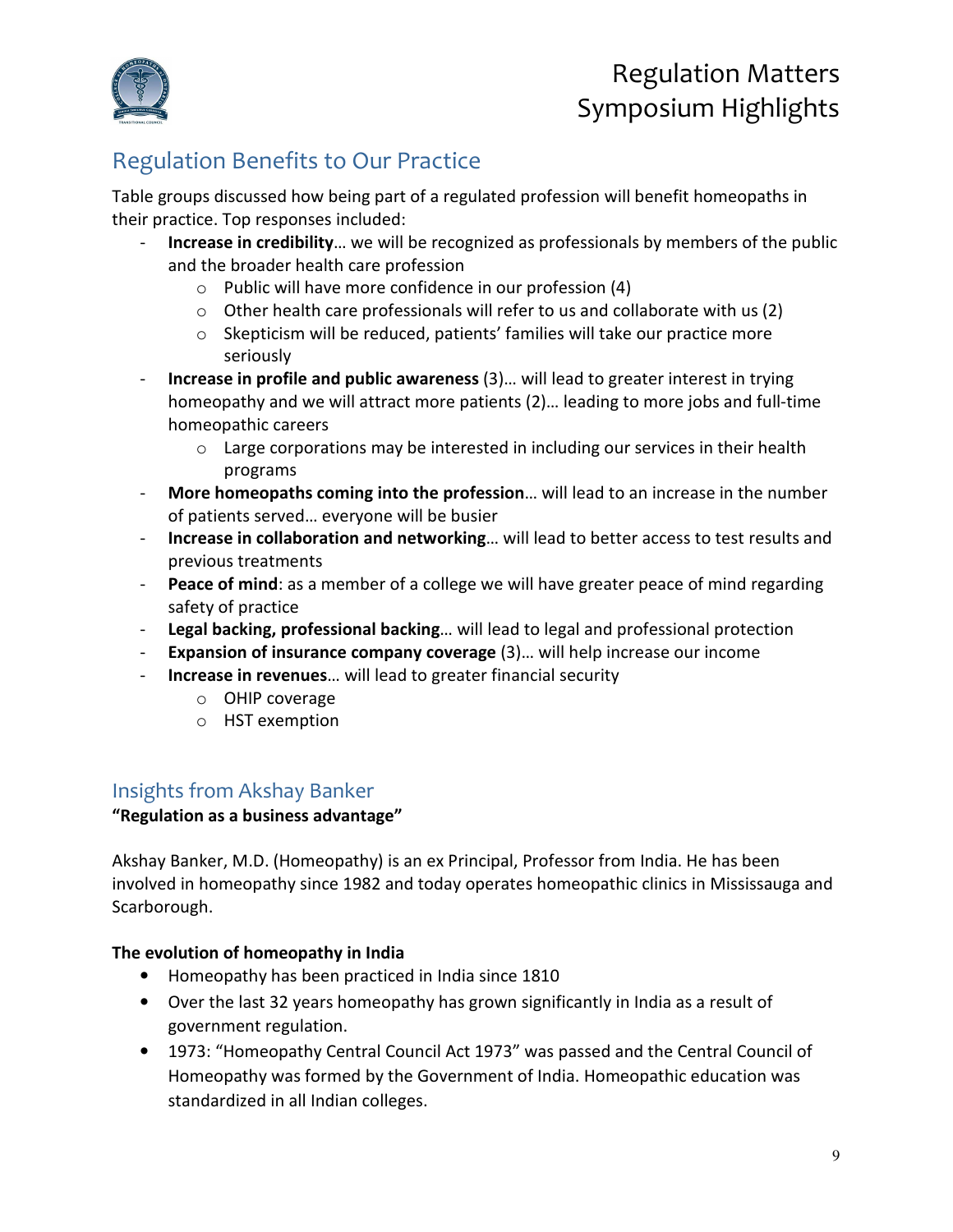

- Since 1990: Universities accepted Homeopathic education under their banner and a Degree of BHMS (Bachelor in Homeopathic Medicine and Surgery) was awarded.
- Practitioners can train to be a regular full time M.D. for 3 years in any one of the 7 specializations (Medicine, Pediatrics, Psychiatry, Pharmacy, Organon, Materia Medica, Repertory)
- Individuals in India can obtain a Ph.D. in Homeopathy.

### **Regulation**

- Prior to, and in the early days of, regulation, Homeopaths in India were either: qualified Homeopaths, doctors of other systems of medicine, or self-taught lay men
- All were registered and those who were not qualified were trained in hospitals and clinics and given the designation of RMP (Registered Medical Practitioner). All practiced with dignity and were paid by the government.

### **The environment**

- Homeopathic colleges, clinics, and hospitals were gradually established by government and private entities.
- Homeopathic education was standardized and a common syllabus implemented throughout India. This includes a 5.5 year course and a compulsory internship in a homeopathic hospital (approximately 4800 hours total).
- Today there are 185 Homeopathic colleges (35 are government medical colleges, 40 offer M.D. designations, and 247,000 practitioners are registered as Homeopathic doctors); 215 Homeopathic hospitals, plus 7,015 clinics run by government. Approximately 7% of ambulances are staffed by homeopathic professionals.

### **Results of regulation**

- Because of standardization and the regulation of homeopathic education, Homeopaths are considered almost equal to Allopathic Doctors in many aspects of health care.
- Allopathic doctors and other health care practitioners refer patients to Homeopathic doctors (and vice versa) and this has benefitted patients.
- Patients have confidence in homeopaths' competency based on the education received.
- Homeopaths are included as service providers in National health care schemes implemented by government.

### **Internationally**

- Homeopathy is the second most used medical system internationally
- A federally funded survey in 2007 found that in 2006 nearly 5 million Americans used homeopathic remedies (Washington Post, 27 Oct 2009).
- According to the National Center for Homeopathy, sales of homeopathic remedies in the US are over \$300 million and are increasing by 12% per year. National drugstore chains carry homeopathic products and the number of professional practitioners in the US has increased from 200 in the 1970s to 3,000 today (Stehlin, 1996).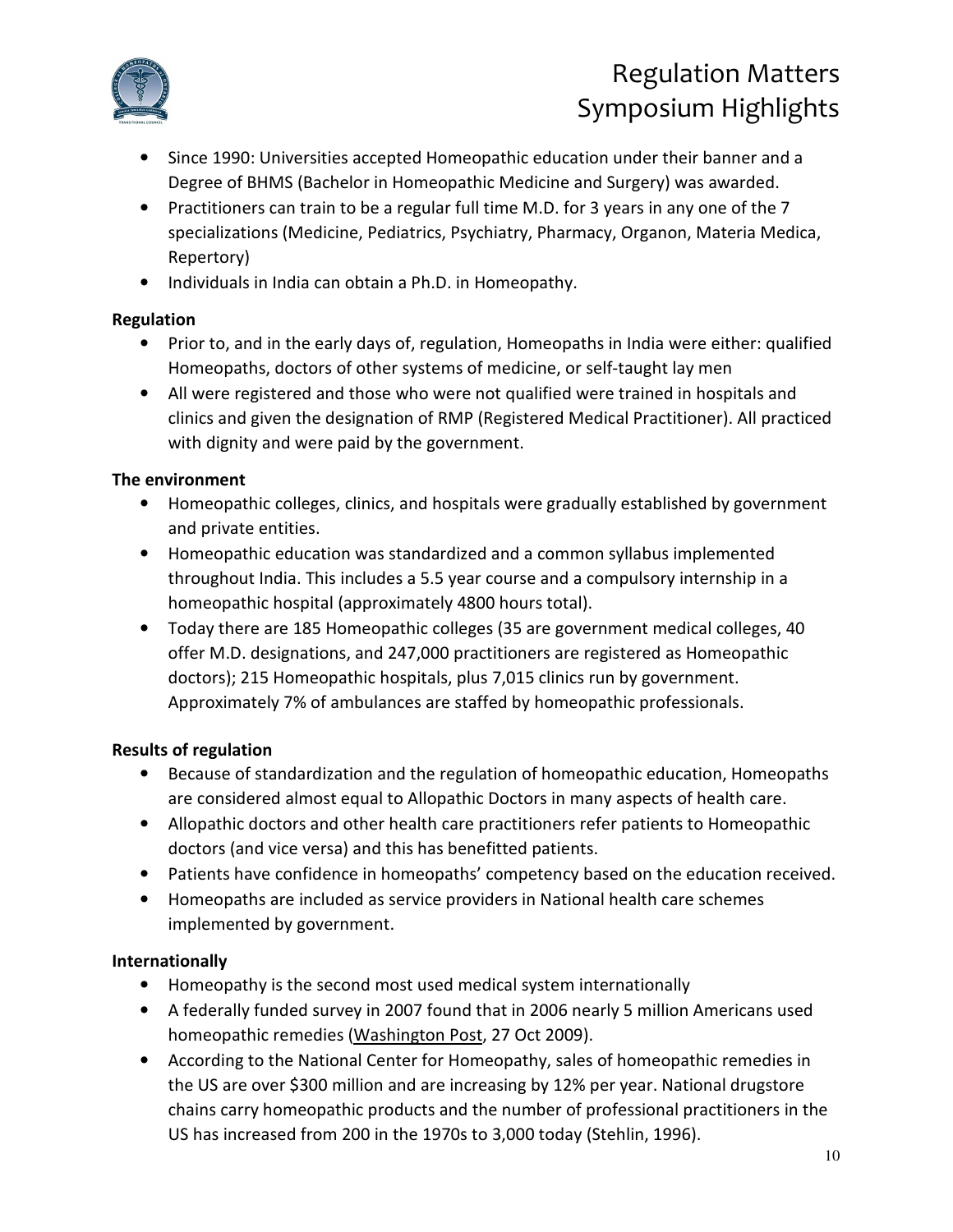

- Homeopathy has proven effective in the treatment of acute and chronic diseases. It shortens recovery times and promotes a healthy life style.
- Homeopathy is a cost-effective option for employers, insurance companies, and the Canadian health care system.

#### **Benefits of Regulation in Ontario**

- We will have government recognition as being a trusted system of medical treatment;
- People will recognize homeopathy as a method of treatment and take it more seriously
- Homeopaths will be taken more seriously by other professions
- Insurance companies will providing coverage to homeopathy which will benefit patients and patients will be more willing to take homeopathic treatment
- Regulations will encourage homeopaths to be up-to-date in recent advances, in medical knowledge,
- With increased knowledge a homeopath will be more confident in their practice and in professional circles
- There will be an increase in inter-professional collaboration
- With increasing positive results of homeopathic treatment there will be more recognition of homeopathy among society.

#### **The future**

• According to Akshay Banker, "We can make a considerable impact officially in promoting health in patients. This will be seen by people and governments. It can open doors for homeopathic jobs in different areas like – hospitals, clinics, long term care, old age homes, and almost everywhere, where there is a need of health care."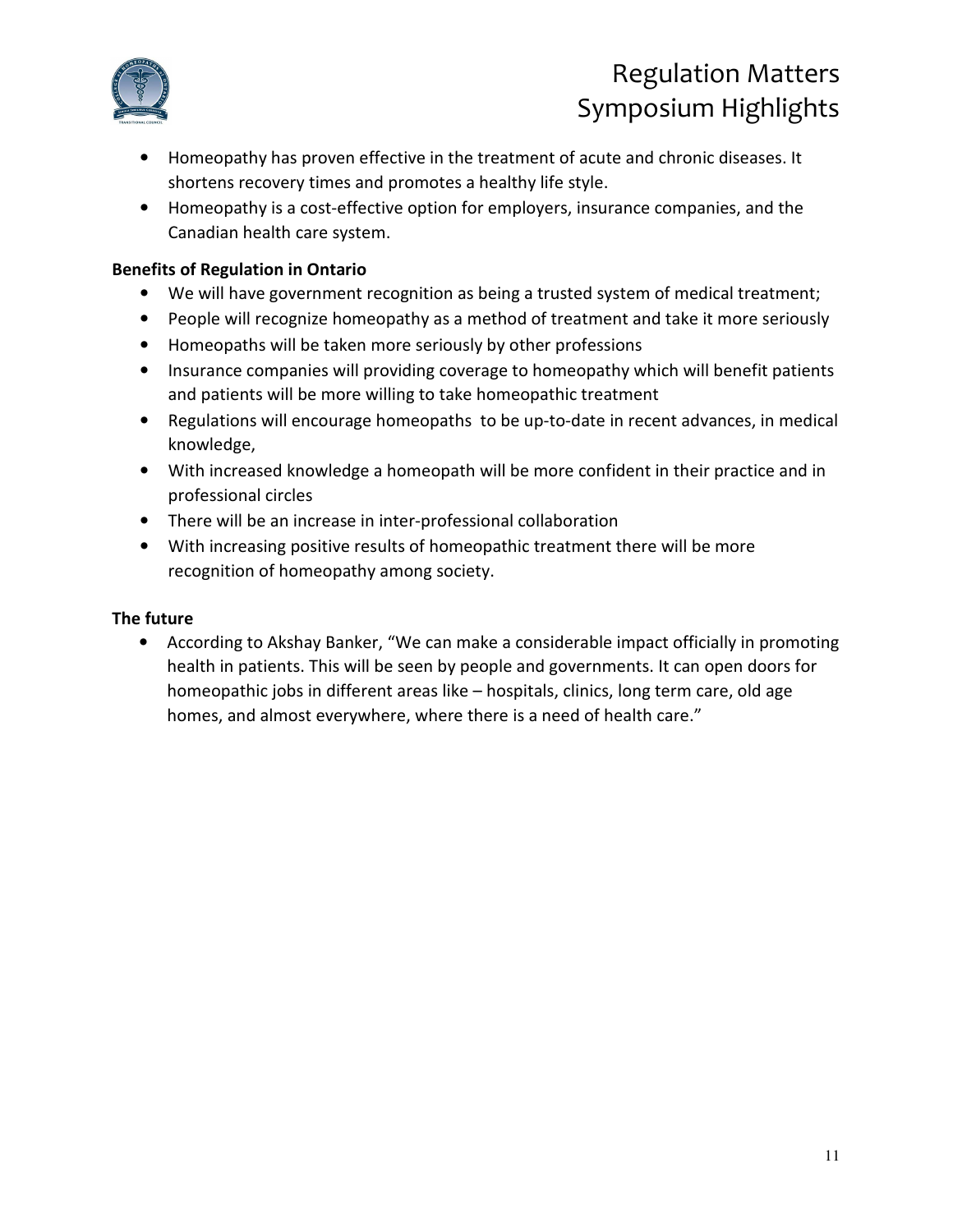

### An Overview from the Registrar

The transitional College of Homeopaths of Ontario's Registrar, Basil Ziv, became certified as a Homeopath in 1995 through the Council for Homeopathic Certification (CHC). He has also served as a board member for the North American Society of Homeopaths (NASH), a body that started unifying stakeholders. Basil provided participants with an overview of the regulatory journey to 2014.

#### **The evolution of homeopathy in Canada**

- Homeopathy was regulated in Ontario in 1859, and the Ontario Medical Act was passed in 1869.
- Hospital funding in the early 1900s played a part in homeopathy's demise in North America.
- Since the late 1960s homeopaths have been practising as an unregulated profession in Ontario and this has given rise to concerns about the viability of the profession.

#### **The path to Regulation in Ontario**

- In 2006 HPRAC (Health Professions Regulatory Advisory Council) recommended legislation be developed to enable self-regulation of the profession.
- In 2007 the Homeopathy Act was introduced and the College of Homeopaths of Ontario was conceived. This lead to the formation of the transitional Council. The government of Ontario has funded the development of a framework for regulation.
- Controlled medical acts are defined by Acts related to each College. Homeopaths can't perform any controlled acts.
- Regulation is expected to expand opportunities for homeopaths to work with other regulated health care professionals. Basil spoke to the anticipated benefits of regulation.
- He indicated the College consulted widely (including with other provinces and countries) is nearly ready for and anticipating proclamation in early 2015.
- Regulations will be approved for registration, and the regulation of Quality Assurance and professional misconduct.

### **Practicalities of Regulation**

- Post-proclamation, only registered homeopaths will be permitted to call themselves homeopaths.
- Professional self-regulation requires self-funding... the costs of maintaining a regulatory College are well known based on the experience of other Colleges.
- In setting fees for full-time and part-time homeopaths the transitional College balanced the need for affordability with the College's sustainability. It estimated the number of practitioners in Ontario and consulted with practitioners on fee structures.
- The College simplified the individual assessment tool in response to feedback. The final tool is simpler, more logical, and quicker to complete. This helped lower registration costs substantially. The College has developed a range of supports to assist practitioners with the registration process.